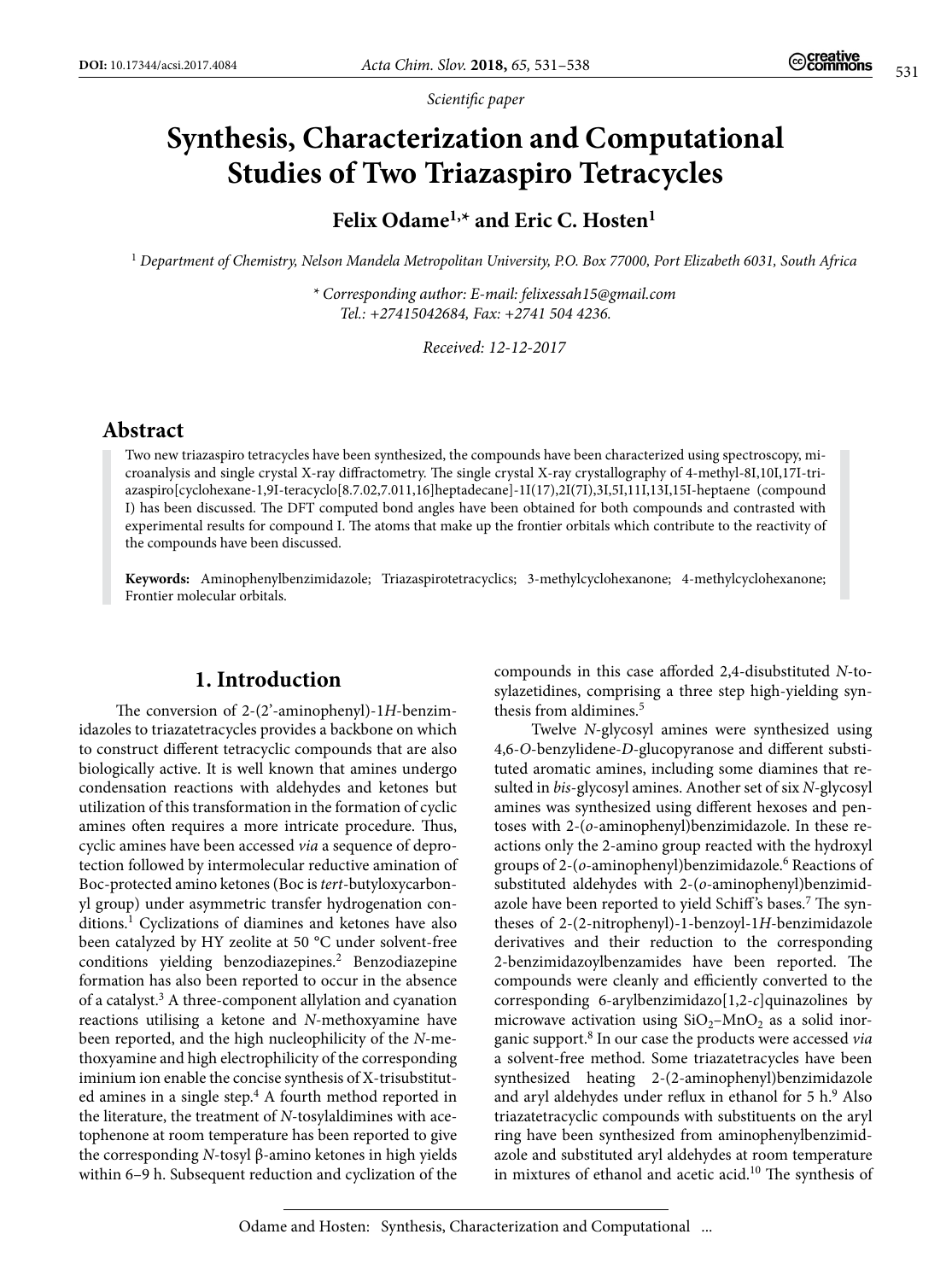1,3,8-triazaspiro[4.5]decane-2,4-diones (spirohydantoins) as a structural class of pan-inhibitors of the prolyl hydroxylase (PHD) family of enzymes for the treatment of anemia has also been reported.<sup>11</sup>

This work presents the synthesis and characterization of two new triazaspiro tetracycles, their characterization with IR, NMR, GC-MS and microanalysis. The bond angles of compounds **I** and **II** computed using the functionals B3LYP, B3PW91 and wB97XD have been compared with experimental bond angles of compounds **1.**

# **2. Experimental**

### **2. 1. Materials and Instruments**

Analytical grade reagents and solvents for the synthesis, such as 2-(2'-aminophenyl)-1*H*-benzimidazole were obtained from Sigma Aldrich (USA), whilst 4-methylcyclohexanone, tetrahydrofuran, ethanol and 3-methylcyclohexanone were obtained from Merck Chemicals (SA). The chemicals were used as received (*i.e*. without further purification).  ${}^{1}H$  and  ${}^{13}C$  NMR spectra were recorded on a Bruker Avance AV 400 MHz spectrometer operating at 400 MHz for <sup>1</sup>H and 100 MHz for <sup>13</sup>C using deuterated dimethyl sulfoxide as the solvent and tetramethylsilane as the internal standard. Chemical shifts are expressed in ppm. FT-IR spectra were recorded on a Bruker Platinum ATR Spectrophotometer Tensor 27. Elemental analyses were performed using a Vario Elementar Microcube ELIII. Melting points were obtained using a Stuart Lasec SMP30 whilst the mass spectra were determined using an Agilent 7890A GC System connected to a 5975C VL-MSC with electron impact as the ionization mode and detection by a triple-axis detector. The GC was fitted with a 30 m  $\times$  0.25 mm  $\times$  0.25 µm DB-5 capillary column. Helium was used as the carrier gas at a flow rate of 1.63 mL.min−1 with an average velocity of 30.16 cm s−1 and a pressure of 63.73 kPa.

# **2. 1. 1. 4-Methyl-8I ,10I ,17I -triazaspiro[cyclohexane-1,9I -teracyclo[8.7.02,7.011,16] heptadecane]-1I (17),2I (7I ),3I ,5I ,11I ,13I , 15I -heptaene (I)**

2-(2'-Aminophenyl)-1*H*-benzimidazole (3.14 g, 0.015 mol) was heated under reflux with 10 mL of 4-methylcyclohexanone for 6 h. The reaction mixture was dissolved in ethanol and allowed to stand overnight. The white solid obtained was recrystallized as a white crystal from ethanol:THF (1:1), yield 72%; mp 192–193 °C. IR  $(v_{\text{max}}, \text{cm}^{-1})$ : 3300 (N–H), 2941 (C–H), 1615 (C=N), 1530 (C=C), 1479 (C–N), <sup>1</sup>H NMR (400 MHz) δ (ppm): 7.91 (d, *J* = 7.6 Hz, 1H, ArH), 7.82 (d, *J* = 7.6 Hz, 1H, ArH), 7.64 (d, *J* = 6.8 Hz, 1H, ArH), 7.26 (t, *J* = 7.6 Hz, 1H, ArH), 7.18 (q, *J* = 6.8 Hz, 2H, ArH), 7.12 (t, *J* = 8.0 Hz, 1H, ArH), 6.80 (t, *J* = 7.6 Hz, 1H, ArH), 6.74 (s, 1H, ArH), 2.50 (s, 3H), 2.09  $(d, J = 12.8 \text{ Hz}, 2H, \text{CH}_2), 1.59 \text{ (dd, } J_1 = 12.8 \text{ Hz}, J_2 = 12.0$ Hz, 2H, CH<sub>2</sub>), 1.00 (m, 2H, CH<sub>2</sub>). <sup>13</sup>C NMR (100 MHz) δ (ppm): 148.2 (C), 144.8 (C), 142.7 (C), 132.9 (CH), 132.1 (C), 125.3 (CH), 122.4 (CH), 122.2 (C), 119.6 (CH), 118.6 (CH), 115.9 (CH), 113.1 (CH), 113.0 (C), 74.4 (C), 34.8 (CH), 31.2 (CH<sub>2</sub>), 30.0 (CH), 22.2 (CH<sub>2</sub>). Anal. calcd. for:  $C_{20}H_{21}N_3$ : C, 79.17; H, 6.98; N, 13.85. Found: C, 79.05; H, 6.84; N, 13.78. LRMS  $(m/z, M^+)$ : Found for C<sub>17</sub>H<sub>17</sub>N<sub>3</sub> 303.23, calcd. mass 303.40.

### **2. 1. 2. 3-Methyl-8<sup>I</sup> ,10<sup>I</sup> ,17I -triazaspiro[cyclohexane-1,9<sup>I</sup> -teracyclo[8.7.02,7.011,16] heptadecane]-1I (17),2I (7I ),3I ,5I ,11I ,13I ,15I heptaene (II)**

2-(2'-Aminophenyl)-1*H*-benzimidazole (3.14 g, 0.015 mol) was heated under reflux with 10 mL of 3-methylcyclohexanone for 6 h. The reaction mixture was dissolved in ethanol:diethyl ether (1:1). A white solid was obtained which was recrystallized as white crystals from ethanol:THF (1:1), yield 84%; mp 164–166 °C. IR ( $v_{\text{max}}$ , cm−1): 3315 (N–H), 2948 (C–H), 2922 (C–H), 1619 (C=N), 1534 (C=C), 1481 (C–N). <sup>1</sup>H NMR (400 MHz)  $\delta$ (ppm): 7.91 (d, *J* = 7.6 Hz, 1H, ArH), 7.82 (d, *J* = 8.0 Hz, 1H, ArH), 7.64 (d, *J* = 6.8 Hz, 1H, ArH), 7.24 (dd, *J1* = 7.6 Hz, *J2* = 8.0 Hz, 1H, ArH), 7.19 (m, 1H, ArH), 7.10 (d, *J* = 8.0 Hz, 1H, ArH), 6.80 (dd, *J1* = 7.2 Hz, *J2* = 7.6 Hz, ArH), 6.71 (s, 1H, ArH), 2.34 (m, 1H CH<sub>2</sub>), 2.06 (m, 4H, CH<sub>2</sub>), 1.86 (dt, *J1* = 13.6 Hz, *J2* = 13.2 Hz, 1H, CH), 1.71 (d, *J* = 10.8 Hz, 2H, CH), 1.12 (dt, *J1* = 12 Hz, *J2* = 10.8 Hz, 1H, CH), 0.93 (q,  $J = 4.8$  Hz, 3H, CH<sub>3</sub>). <sup>13</sup>C NMR (100 MHz)  $\delta$ (ppm): 148.3 (C), 144.9 (C), 142.8 (C), 132.8 (C), 131.8 (CH), 125.1 (CH), 122.4 (CH), 122.2 (C), 119.5 (CH), 118.6 (CH), 115.8 (CH), 113.2 (CH), 112.9 (C), 75.1 (C), 43.6 (CH<sub>2</sub>), 34.6 (CH<sub>2</sub>), 33.4 (CH<sub>2</sub>), 27.6 (CH), 22.4 (CH<sub>3</sub>), 21.2 (CH<sub>3</sub>). Anal. calcd. for:  $C_{20}H_{21}N_3$ : C, 79.17; H, 6.98; N, 13.85. Found: C, 79.25; H, 6.89; N, 13.88. LRMS (*m/z*,  $M^+$ : Found for  $C_{17}H_{17}N_3$  303.18, calcd. mass 303.40.

## **2. 2. X-Ray Crystallography**

X-Ray diffraction analysis of compound **I** was performed at 200 K using a Bruker Kappa Apex II diffractometer with monochromated Mo Kα radiation ( $\lambda = 0.71073$ Å). APEXII<sup>13</sup> was used for data collection and SAINT,<sup>12</sup> for cell refinement and data reduction. The structures were solved by direct methods using SHELXS–2013,13 and refined by least-squares procedures using SHELXL-2013,<sup>14</sup> with SHELXLE,<sup>14</sup> as a graphical interface. All non-hydrogen atoms were refined anisotropically. Carbon-bound H atoms were placed in calculated positions (C–H 0.95 Å for aromatic carbon atoms and C–H 0.99 Å for methylene groups) and were included in the refinement in the riding model approximation, with Uiso (H) set to 1.2Ueq (C). The H atoms of the methyl groups were allowed to rotate with a fixed angle around the C–C bond to best fit the experimen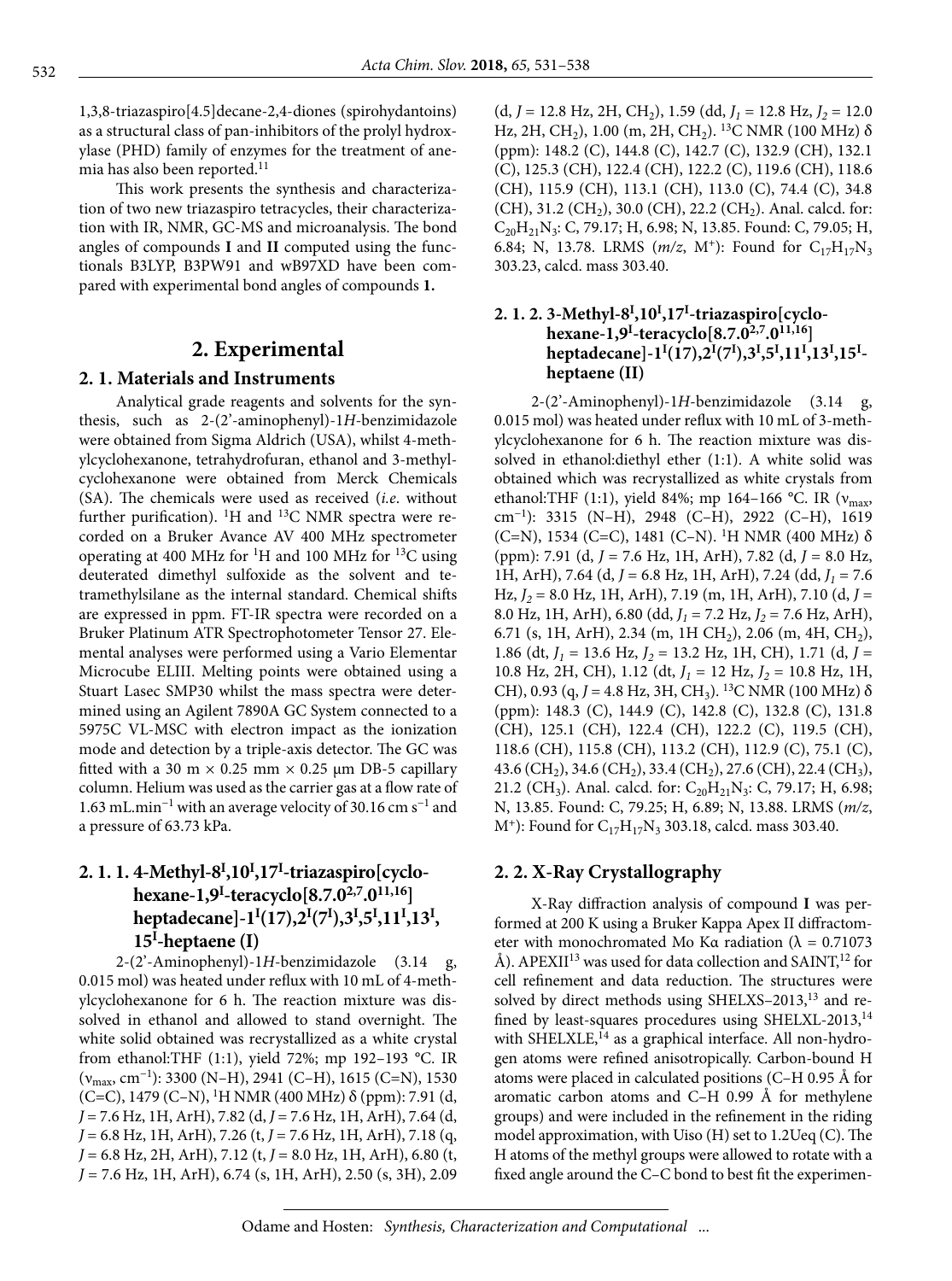tal electron density (HFIX 137 in the SHELX program suite, $13$  with Uiso (H) set to 1.5 Ueq (C). Nitrogen-bound H atoms were located on a difference Fourier map and refined freely. Data were corrected for absorption effects using the numerical method implemented in SADABS.13

#### **2. 3. Computational Studies**

All calculations were performed using the GAUSS-IAN program<sup>15</sup> (version 03). The crystal structure was used as an initial molecular geometry for compound **I** but compound **II** was drawn using GAUSSIAN VIEW 03 software. The output files were visualized *via* GAUSSIAN VIEW 03 software.16 The molecular structures of both compounds in the ground state were optimized using DFT with hybrid functionals B3LYP (Becke's three parameter hybrid functional using the LYP correlation functional),17−18 B3PW91 and wB97XD with 6-31G++ (d,p) basis set. None of the predicted vibrational spectra having any imaginary frequency prove that optimized geometry is located at the lowest point on the potential energy surface.

# **3. Results and Discussion**

#### **3. 1. General Studies**

Aromatic protons in  ${}^{1}H$  NMR were observed between 7.91 and 6.74 ppm for compound **I**, whilst the signals for compound **II** were observed between 7.91 and 6.71 ppm. The  ${}^{1}$ H NMR spectrum of compound gave sig-



**Scheme 1.** Synthesis scheme for the formation of triazaspiro tetracycles **I** (R = 4-methyl) and **II** (R = 3-methyl).



**Scheme 2.** Proposed mechanism for the formation of compound **I.**

Odame and Hosten: Synthesis, Characterization and Computational ...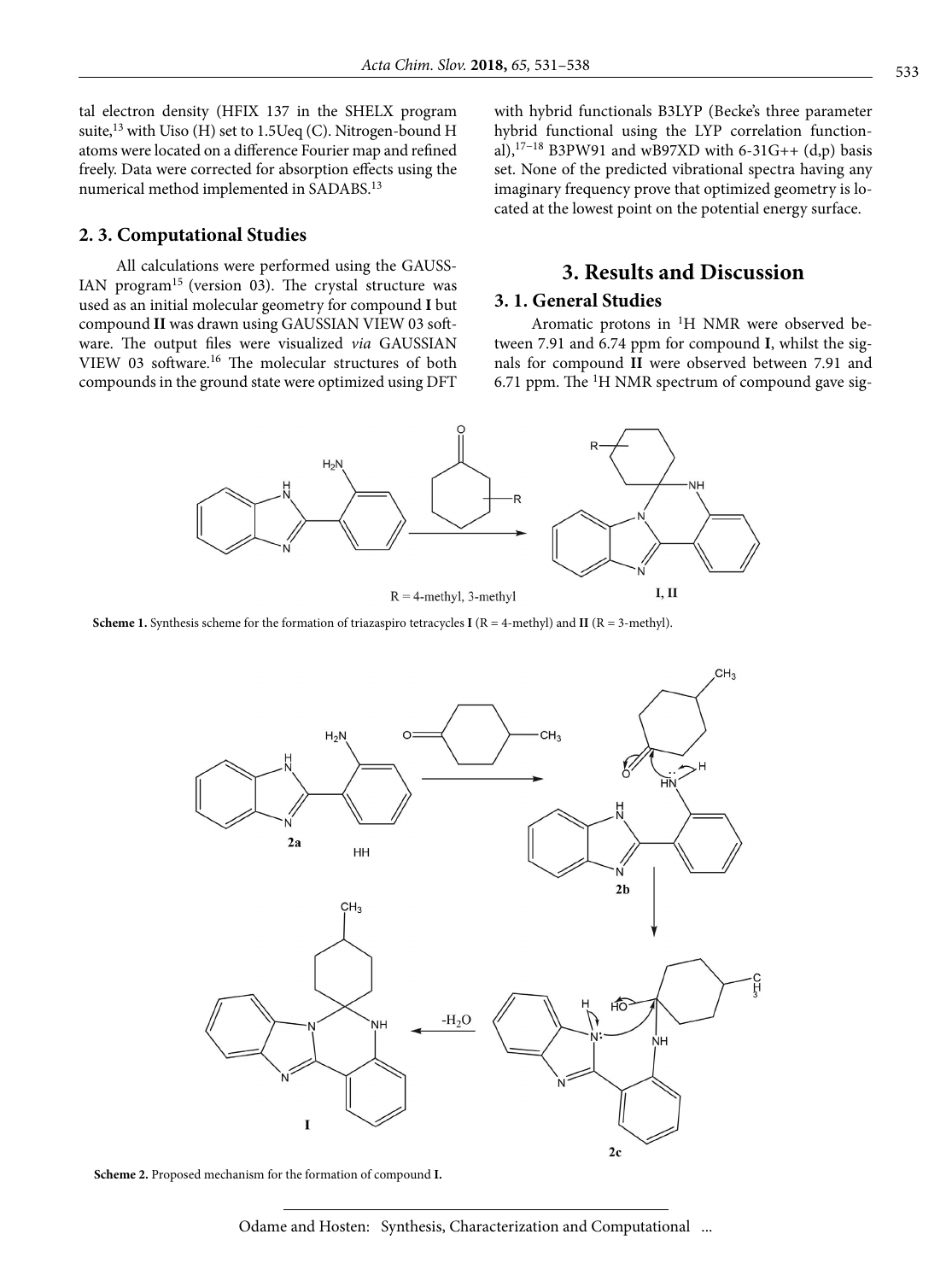nals for aliphatic protons between 2.50 and 1.00 ppm for compound **I** and 2.34 and 0.93 ppm for compound **II**. The DEPT spectrum confirmed the presence of four methylene groups in both compounds.

The HMBC spectrum of compound **I** showed that the signal at 74.4 ppm is within three bonds of the signals at 6.74 an 6.80 ppm confirming the attachment of the carbonyl contributed by 4-methylcyclohexanone to the 2-aminophenyl moiety. In compound **II** the HMBC spectrum also showed that resonance at 75.1 ppm was with three bonds of the resonances at 115.8 and 113.2 ppm also confirming the attachment of the 3-methylcyclohexanone to the 2-aminophenyl moiety. Scheme 1 gives the synthesis overview for the formation of two triazaspiro tetracycles.

The proposed mechanism for the formation of triazaspiro tetracyclics is presented in Scheme 2. The reaction is thought to proceed by the attack of the carbonyl carbon of 3-methylcyclohexanone by the lone pair of electrons on the 2-aminophenyl group as shown in **2b**. The formation of the hydroxyl group in **2c** allows the lone pair of electrons on the nitrogen to attack the carbon of the hydroxyl group with the loss of water to form **I**.

### **3. 2. Reaction Mechanism Monitoring with 1H NMR**

Figure 1 gives the results of the  ${}^{1}$ H NMR monitoring of the progress of the reaction of 4-methylcyclohexanone with 2-(2'-aminophenyl)-1*H*-benzimidazole at 20 minutes intervals. Some of the aromatic signals merge into other signals due to the change in their environment after attachment of the ketone and consequently the aromatic ring.

#### **3. 3. Characterization of Crystal Structures**

Compound **I** was recrystallized as a white solid from ethanol:THF (1:1). The computed and experimental crystallographic data and selected bond angles for compound **I** are provided in Tables 1 and 2. The ORTEP diagram for compound **I** at 50% ellipsoid is presented in Figures 2. Two independent structures were obtained for compound **I** and both structures have been computed and discussed. **I** crystallized in the monoclinic space group P21/n.

The experimentally determined bond angle of N13– C121–C126 for compound **I** was 122.7(1)° which deviates by between 1.0 to 1.2° for the computed bond angles of compounds **I** and **II** using the B3LYP, B3PW9 and wB97XD functionals at the  $6-311+g(p,d)$  basis set. The computation of the bond angles of C122–C121–N13 for compounds **I** and **II** using the B3LYP, B3PW9 and wB97XD functionals and the  $6-311+g(p,d)$  basis set gave deviations between 0 and 1.1° from the experimentally determined bond angle of 118.0(1)° for compound **I**. The C122–C11–N11 bond angle for compound **I** was experimentally determined as 119.5(1)°. The computed bond angles for compounds **I** and **II** using the B3LYP, B3PW9 and



**Figure 1.** 1H NMR monitoring of the reaction progress of 4-methylcyclohexanone and 2-(2'-aminophenyl)-1*H*-benzimidazole at 20 minute intervals.

Odame and Hosten: *Synthesis, Characterization and Computational* ...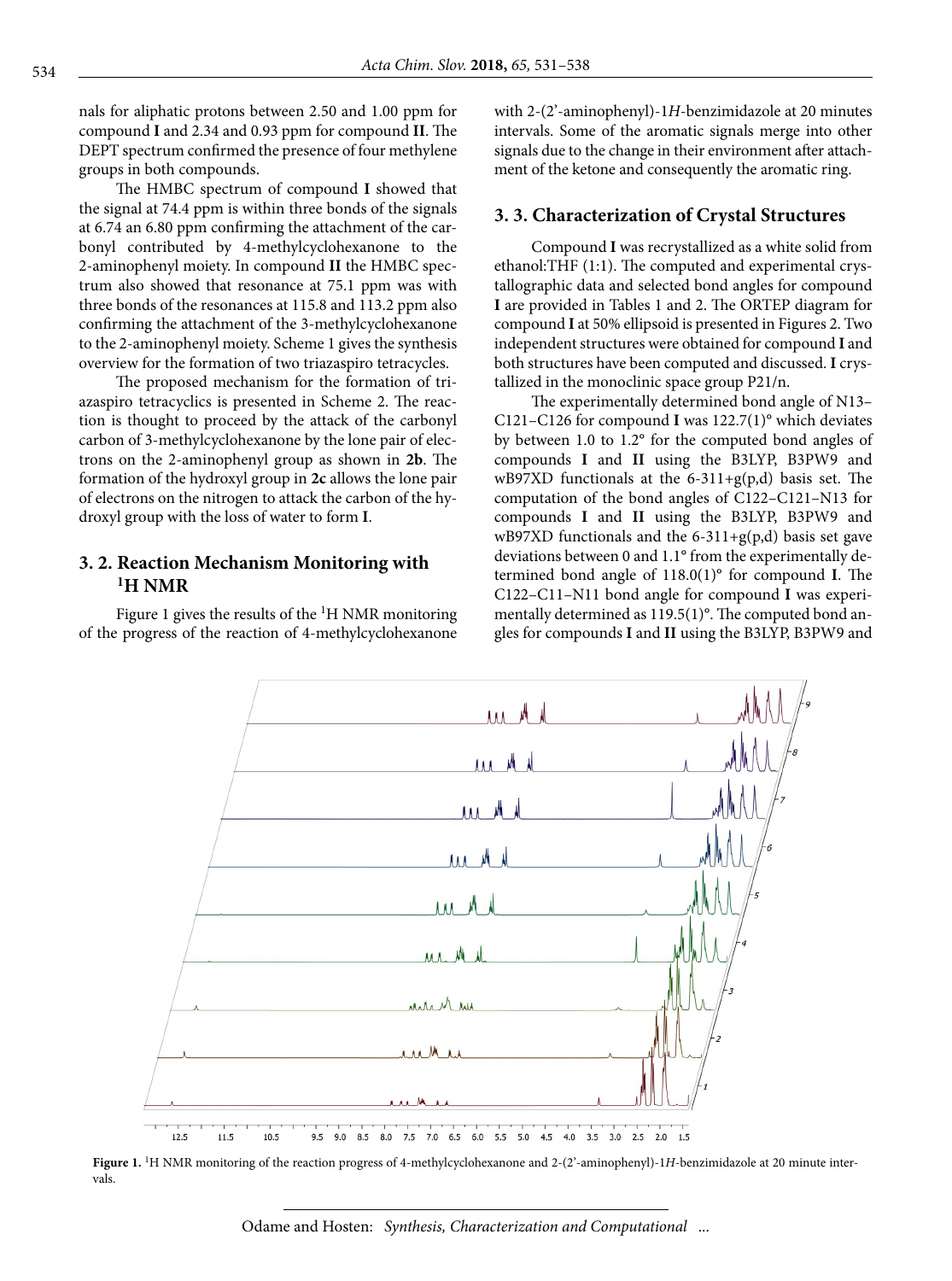| Property                                      | Compound I                     |
|-----------------------------------------------|--------------------------------|
| Formula                                       | $C_{20}H_{21}N_3$              |
| CCDC number                                   | 1550687                        |
| Formula Weight                                | 303.40                         |
| Crystal System                                | Monoclinic                     |
| Space group                                   | P21/n                          |
| $a \overrightarrow{[A]}$                      | 12.9495(4)                     |
| $b\ [\AA]$                                    | 16.2186(4)                     |
| $c \text{ [Å]}$                               | 15.6429(3)                     |
| $\alpha$ [°]                                  | 90                             |
| $\beta$ [°]                                   | 91.857(1)                      |
| $\gamma$ [°]                                  | 90                             |
| $V[\AA^3]$                                    | 3283.64(14)                    |
| Z                                             | 8                              |
| $d$ (calc) [g/cm <sup>3</sup> ]               | 1.227                          |
| Mu(MoKa) [/mm]                                | 0.074                          |
| F(000)                                        | 1296                           |
| Crystal Size [mm]                             | $0.19 \times 0.29 \times 0.39$ |
| Temperature (K)                               | 200                            |
| Radiation [Å]                                 | MoKa 0.71073                   |
| Theta Min-Max <sup>[°]</sup>                  | 2.4, 28.3                      |
| Dataset                                       | $-17: 17; -21: 21; -20: 20$    |
| Tot., Uniq. Data, R(int)                      | 90703, 8160, 0.023             |
| Observed Data [I > 2.0 sigma(I)]              | 6333                           |
| Nref.                                         | 8160                           |
| Npar                                          | 425                            |
| R                                             | 0.0404                         |
| wR2                                           | 0.1116                         |
| S                                             | 1.03                           |
| Max. and Av. Shift/Error                      | 0.00, 0.00                     |
| Min. and Max. Resd. Dens. [e/Å <sup>3</sup> ] | $-0.19$                        |
| Min. and Max. Resd. Dens. [e/Å <sup>3</sup> ] | 0.25                           |

wB97XD functionals and the 6-311+g(p,d) basis set gave deviations of between 1.6 and 2.2°. The computed bond angles of C122–C11–N12 for compounds **I** and **II** using the B3LYP, B3PW9 and wB97XD yielded deviations of between 0.3 and 0.7° from the experimentally determined bond angle of compound **I** which was 126.7(1)°. The N11– C11–N12 bond angle for compound **I** obtained from experiment was 113.8(1)°. When computed using the B3LYP, B3PW9 and wB97XD functionals at the  $6-311+g(p,d)$  basis set the results gave deviations between 1.1 and 1.8° from the experimental value. The C11–N11–C111 bond angle for compound **I** was experimentally determined as 106.2(1)°. Computation using the B3LYP, B3PW9 and wB97XD functional at the  $6-311+g(p,d)$  basis set gave results which deviates from the experimental result by  $\pm 0.3^{\circ}$ . The experimentally determined C11–N12–C112 bond angle for compound **I** was 104.3(1)°.

The computed results differed from the experimental values by between 1.1 to 1.4°. The experimentally determined N11–C111–C116 bond angle for compound **I** was  $134.9(1)$ °. This differs from the computed values by between 0.8 and 1.4°. The N12–C112–C111 bond angle for compound **I** was experimentally determined as 111.0(1)°, which was approximately the same as the computed values with a difference of  $\pm$  0.1°. The experimentally determined N12–C112–C113 bond angle for compound **I** was 128.1(1)°. And this deviated from the computed values by between 0.2 and 0.4°. The experimentally determined bond angles of N11–C111–C112, C121–N13–C131 and N11–C131–N13 were 104.7(1), 118.8(1) and 104.6(1)° and differed by  $\pm 0.3$ , 3.0 to 11.1 and 2.8 to 3.1°, respectively. The N11–C131–C136 bond angle for compound **I** was ex-

Table 2. Summary of theoretical and experimental bond angles of 4-methylcyclohexanone derivative as well as the computed bond angles of 3-methylcyclohexanone

| <b>Bond Angles (°)</b>                              |          |                          |                                                |                           |        |                                                                                  |         |  |  |  |
|-----------------------------------------------------|----------|--------------------------|------------------------------------------------|---------------------------|--------|----------------------------------------------------------------------------------|---------|--|--|--|
| <b>EXPERIMENTAL (I)</b>                             |          | B3LYP/<br>$6-31++G(d,p)$ | Compound I<br><b>B3PW91/</b><br>$6-31++G(d,p)$ | wB97XD/<br>$6-31++G(d,p)$ | B3LYP/ | Compound II<br><b>B3PW91/</b><br>6-31++G $(d,p)$ 6-31++G $(d,p)$ 6-31++G $(d,p)$ | wB97XD/ |  |  |  |
| N13-C121-C126                                       | 122.7(1) | 121.6                    | 121.6                                          | 121.8                     | 121.6  | 121.6                                                                            | 121.7   |  |  |  |
| C122-C121-N13                                       | 118.0(1) | 119.1                    | 119.0                                          | 119.1                     | 119.1  | 118.0                                                                            | 119.1   |  |  |  |
| C122-C11-N11                                        | 119.5(1) | 121.3                    | 121.1                                          | 121.6                     | 121.5  | 121.3                                                                            | 121.7   |  |  |  |
| C122-C11-N12                                        | 126.7(1) | 126.2                    | 126.2                                          | 126.4                     | 126.0  | 126.0                                                                            | 126.3   |  |  |  |
| N11-C11-N12                                         | 113.8(1) | 112.5                    | 112.7                                          | 112.0                     | 112.5  | 112.7                                                                            | 112.0   |  |  |  |
| C11-N11-C111                                        | 106.2(1) | 106.0                    | 106.0                                          | 106.4                     | 105.9  | 105.9                                                                            | 106.3   |  |  |  |
| C <sub>11</sub> -N <sub>11</sub> -C <sub>131</sub>  | 120.7(1) | 125.0                    | 125.1                                          | 124.8                     | 125.0  | 125.0                                                                            | 128.5   |  |  |  |
| C11-N12-C112                                        | 104.3(1) | 105.7                    | 105.4                                          | 105.4                     | 105.6  | 105.4                                                                            | 105.4   |  |  |  |
| N11-C111-C112                                       | 104.7(1) | 105.0                    | 104.9                                          | 105.2                     | 105.0  | 104.9                                                                            | 105.1   |  |  |  |
| N11-C111-C116                                       | 134.9(1) | 133.9                    | 133.9                                          | 133.5                     | 134.1  | 134.1                                                                            | 133.7   |  |  |  |
| N12-C112-C111                                       | 111.0(1) | 110.9                    | 111.0                                          | 111.1                     | 111.0  | 111.0                                                                            | 111.1   |  |  |  |
| N12-C112-C113                                       | 128.1(1) | 128.4                    | 128.3                                          | 128.5                     | 128.2  | 128.2                                                                            | 128.4   |  |  |  |
| C <sub>121</sub> -N <sub>13</sub> -C <sub>131</sub> | 118.8(1) | 121.8                    | 113.6                                          | 129.5                     | 129.9  | 129.9                                                                            | 129.7   |  |  |  |
| N11-C131-N13                                        | 104.6(1) | 107.4                    | 107.7                                          | 107.2                     | 107.4  | 107.7                                                                            | 107.3   |  |  |  |
| N11-C131-C136                                       | 109.3(1) | 111.6                    | 110.4                                          | 109.7                     | 107.6  | 110.6                                                                            | 119.9   |  |  |  |
| N11-C131-C132                                       | 111.8(1) | 110.3                    | 111.7                                          | 111.5                     | 110.8  | 110.8                                                                            | 110.8   |  |  |  |
| N13-C131-C132                                       | 108.9(1) | 107.6                    | 108.5                                          | 108.6                     | 108.1  | 110.8                                                                            | 108.1   |  |  |  |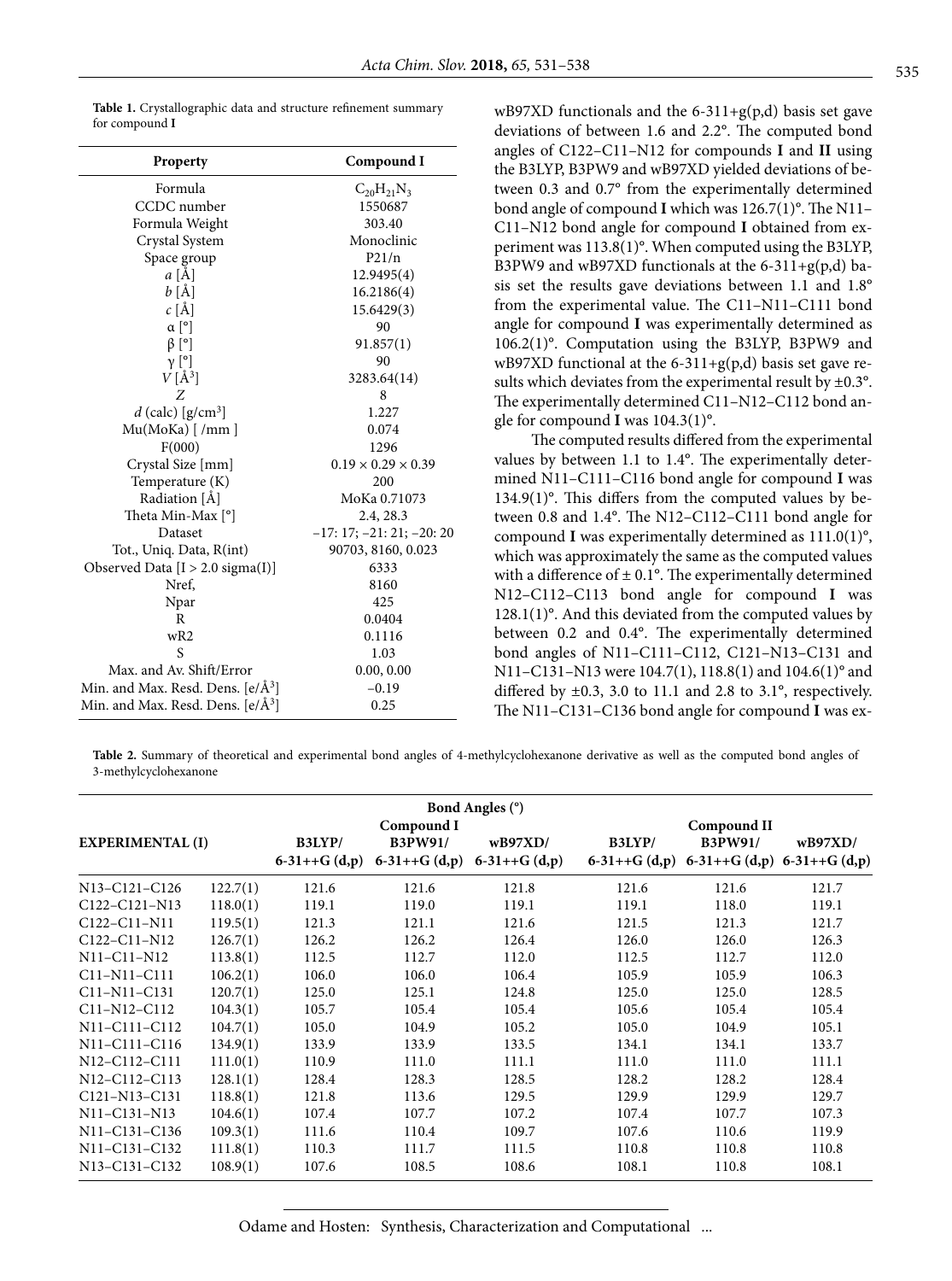

**Figure 2.** An ORTEP diagram of compound **I** at 50% ellipsoid

perimentally determined as 109.3(1)°. The computed values differed by between 0.4 and 10.6°. The experimentally determined bond angle of N11–C131–C132 for compound **I** was 111.8(1)°. It deviated from the computed values by between 0.1 and 1.5°. The N13–C131–C132 bond angle for compound **I** was experimentally determined as 108.9(1)° this deviates by between 0.8 and 1.9° from the computed values.

#### **3. 4. HOMO–LUMO Analysis**

The HOMO and LUMO are the main orbitals that determine chemical stability of any species.<sup>19</sup> The HOMO

represents the ability to donate an electron whilst the LUMO represents the ability to accept an electron. The energy of the HOMO is directly related to the ionization potential whilst the energy of the LUMO is related to the electron affinity. The energy difference between HOMO and LUMO orbitals, known as the energy gap, determines the stability or reactivity of molecules.<sup>20</sup> The energy gap is a critical parameter in determining molecular electrical transport properties because it is a measure of electron conductivity.21 The hardness of a molecule also corresponds to the gap between the HOMO and LUMO orbitals.<sup>22</sup>

For the different functional and basis sets the HOMO and LUMO are mostly delocalized over the 2-aminophe-

|                    | B3LYP/<br>$6 - 31 + 6$<br>(d,p) | <b>B3PW91/</b><br>$6 - 31 + 6$<br>(d,p) | $w$ B97XD/<br>$6 - 31 + 6$<br>(d,p) | B3LYP/<br>$6 - 31 + 6$<br>(d,p) | <b>B3PW91/</b><br>$6 - 31 + 6$<br>(d,p) | wB97XD/<br>$6 - 31 + 6$<br>(d,p) |  |
|--------------------|---------------------------------|-----------------------------------------|-------------------------------------|---------------------------------|-----------------------------------------|----------------------------------|--|
|                    |                                 |                                         |                                     |                                 |                                         |                                  |  |
|                    | Compound I (eV)                 |                                         |                                     | Compound II (eV)                |                                         |                                  |  |
| $LUMO+4$           | $-0.26632$                      | $-0.26676$                              | $-0.19315$                          | $-0.26627$                      | $-0.26677$                              | $-0.19278$                       |  |
| $LUMO+3$           | $-0.26993$                      | $-0.27042$                              | $-0.19731$                          | $-0.26995$                      | $-0.27050$                              | $-0.19726$                       |  |
| $LUMO+2$           | $-0.28531$                      | $-0.28641$                              | $-0.20932$                          | $-0.28549$                      | $-0.28662$                              | $-0.20952$                       |  |
| $LUMO+1$           | $-0.34017$                      | $-0.34125$                              | $-0.27447$                          | $-0.34046$                      | $-0.34161$                              | $-0.27468$                       |  |
| <b>LUMO</b>        | $-0.44433$                      | $-0.44683$                              | $-0.38954$                          | $-0.44436$                      | $-0.44691$                              | $-0.38944$                       |  |
| HOMO               | $-0.50413$                      | $-0.50646$                              | $-0.57157$                          | $-0.50423$                      | $-0.50665$                              | $-0.57163$                       |  |
| HOMO-1             | $-0.51472$                      | $-0.51723$                              | $-0.58780$                          | $-0.51501$                      | $-0.51760$                              | $-0.58781$                       |  |
| HOMO-2             | $-0.53963$                      | $-0.54062$                              | $-0.61707$                          | $-0.54304$                      | $-0.54398$                              | $-0.62078$                       |  |
| HOMO-3             | $-0.54610$                      | $-0.54062$                              | $-0.62392$                          | $-0.54862$                      | $-0.54964$                              | $-0.62663$                       |  |
| HOMO-4             | $-0.55032$                      | $-0.54779$                              | $-0.62811$                          | $-0.55609$                      | $-0.55762$                              | $-0.63309$                       |  |
| HOMO-LUMO GAP (eV) | 0.0598                          | 0.05963                                 | 0.18203                             | 0.05987                         | 0.05974                                 | 0.18219                          |  |

**Table 3.** HOMO–LUMO orbitals of compounds **I** and **II**

Odame and Hosten: *Synthesis, Characterization and Computational* ...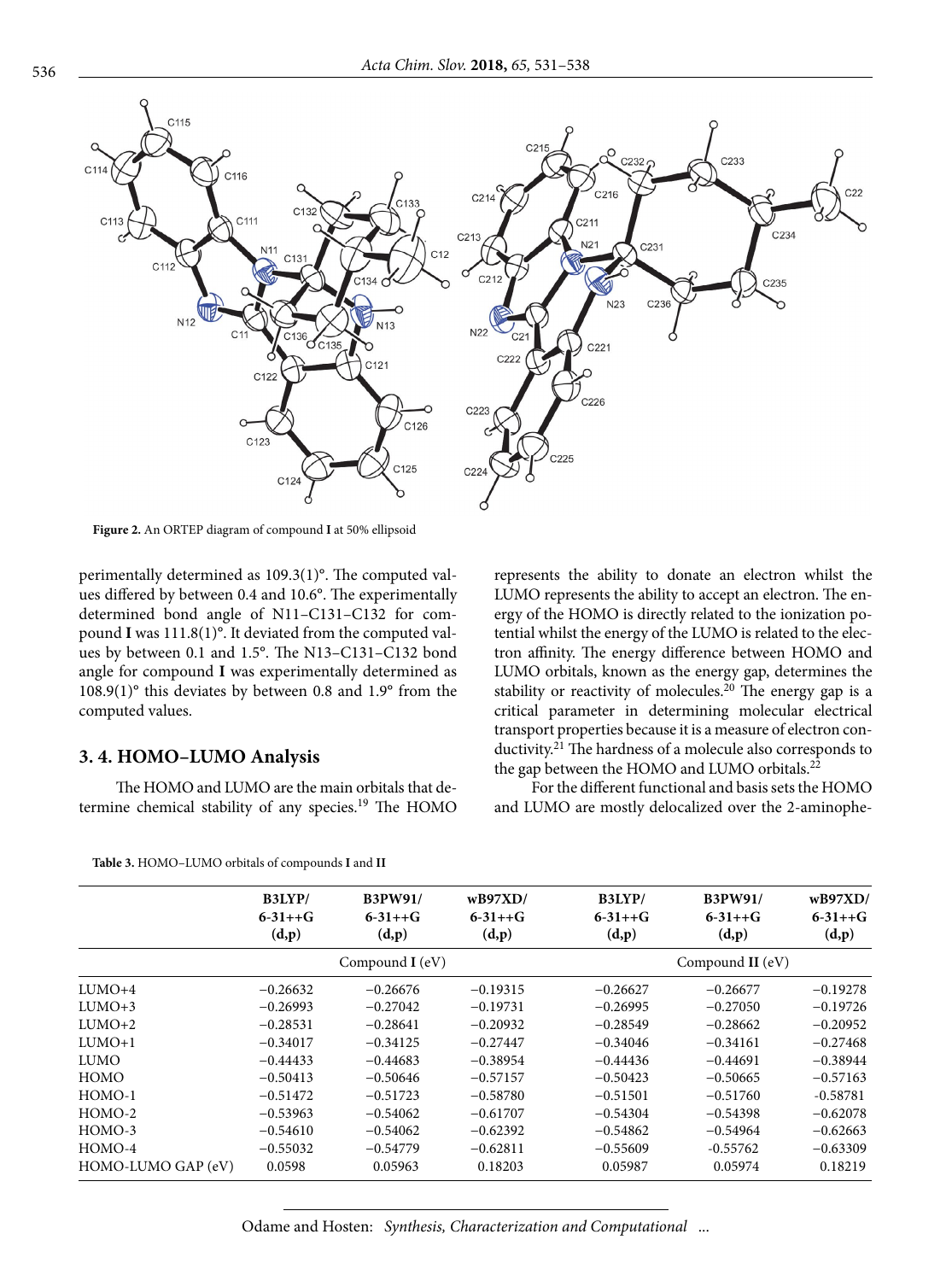

**Figure 3.** HOMO–LUMO of compound **I c**omputed using **B3LYP/6-311++g(pd)**

nyl-1*H*-benzimidazole delocalized indicating that during charge transfer in a reaction the molecule is stabilized by delocalization of electrons over the 2-aminophenylbenzimidazole, regardless of the level of theory and the basis set used. Table 3 gives the frontier orbitals for compounds **I** and **II** using the B3PLYP, B3PW91 and wB97XD functional at the  $6-31++ g(d,p)$  basis set.

# **4. Conclusion**

In conclusion, 4-methyl-8<sup>I</sup>,10<sup>I</sup>,17<sup>I</sup>-triazaspiro[cyclohexane-1,9<sup>I</sup>-teracyclo[8.7.0<sup>2,7</sup>.0<sup>11,16</sup>]heptadecane]-1<sup>I</sup>(17),2  $\mathrm{I}(7^\mathrm{I}),$ 3 $\mathrm{I},5^\mathrm{I},11^\mathrm{I},13^\mathrm{I},15^\mathrm{I}$ -heptaene and 3-methyl-8 $\mathrm{I},10^\mathrm{I},17^\mathrm{I}$ -triazaspiro[cyclohexane-1,9<sup>1</sup>-teracyclo[8.7.0<sup>2,7</sup>.0<sup>11,16</sup>]heptadecane]- $1^{I}(17), 2^{I}(7^{I}), 3^{I}, 5^{I}, 11^{I}, 13^{I}, 15^{I}$ -heptaene have been synthesized by a solvent-free method and characterized by IR, NMR, elemental analysis and GC-MS. The single crystal X-ray diffraction of compound **I** has been carried out and the results obtained were discussed. The bond lengths and bond angles of compound **I** have been compared with the computed bond lengths and bond angles. Whilst the bond lengths are mostly not in agreement with the computed results, the bond angles are very much in agreement with the computed results.

## **5. Acknowledgments**

We thank MRC for the research funding (MRC-SIR). F. Odame thanks the National Research Foundation for awarding him a postdoctoral Fellowship.

# **6. Supplementary Material**

Supplementary data associated with this article can be found, in the online version. CCDC number 1550687 contains the crystal structure associated with this article.

# **7. References**

- 1. G. D. Williams, R. A. Pike, C. E. Wade, M. Wills, *Org. Lett.* **2003**, *22*, 4227–4230. **DOI:**10.1021/ol035746r
- 2. M. K. Jeganath, K. Pitchumani, *ACS Sustainable Chem. Eng*. **2014**, *2*, 1169–1176. **DOI:**10.1021/sc400560v
- 3. F. Odame, P. Kleyi, E. Hosten, R. Betz, K. Lobb, Z. Tshentu, *Molecules* **2013**, *18*, 14293–14305. **DOI:**10.3390/molecules181114293
- 4. Y. Kurosaki, K. Shirokane, T. Toishi, T. Sato, N. Chida, *Org. Lett*. **2012**, *14*, 2098–2101. **DOI:**10.1021/ol300622r
- 5. B. K Goering. Ph.D. Thesis, Cornell University, 1995.
- 6. T. M. Das, C. P. Rao, E. Kolehmainen, *Carbohydr. Res*. **2001**, *334*, 261–269. **DOI:**10.1021/ol300622r
- 7. Y. S. Chhonker, B. Veenu, S. R. Hasim, N. Kaushik, D. Kumar, P. Kumar, *Eur. J. Chem*. **2009**, *6(S1),* S342–S346
- 8. H. Pessoa-Mahana, C. D. Pessoa-Mahana, R. Salazar, J. A. Valderrama, E. Saez, R. Araya-Maturana, *Synthesis* 2004, *3*, 436–440. **DOI:**10.1055/s-2004-815924
- 9. P. P. Joshi, S. G. Shirodkar, *World J. Pharm. Pharm. Sci.* **2014**, *3(9)*, 950–958.
- 10. B. A. Insuasty, H. Torres, J. Quiroga, R. Abonia, R. Rodriguez, M. Nogeras, A. Sanchez, C. Saitz, S. L. Avarez, S. A. Zacchino, *J. Chil. Chem. Soc*. **2006**, *51(2)*, 927–932. **DOI:**10.4067/S0717-97072006000200018
- 11. P. Vachal, S. Miao, J. M. Pierce, D. Guiadeen, V. J. Colandrea, M. J. Wyvratt, S. P. Salowe, L. M. Sonatore, J. A. Milligan, R Hajdu, A. Gollapudi, C. A. Keohane, R. B. Lingham, S. M. Mandala, J. A. DeMartino, X. Tong, M. Wolff, D. Steinhuebel, G. R. Kieczykowski, F. J. Fleitz, K. Chapman, J. Athanasopoulos, G. Adam, C. D. Akyuz, D. K. Jena, J. W. Lusen, J. Meng, B. D. Stein, L. Xia, E. C. Sherer, J. J. Hale, *J. Med. Chem*. **2012**, *55*, 2945−295. **DOI:**10.1021/jm201542d
- 12. APEX2, SADABS and SAINT. Bruker AXS Inc: Madison, WI, USA, 2010.
- 13. G. M. Sheldrick, *Acta. Cryst. A* **2008**, *64*, 112–122. **DOI:**10.1107/S0108767307043930
- 14. C. B. Hübschle, G.M. Sheldrick, B. Dittrich, *J. Appl. Cryst*. **2011**, *44*, 1281–1284. **DOI:**10.1107/S0021889811043202